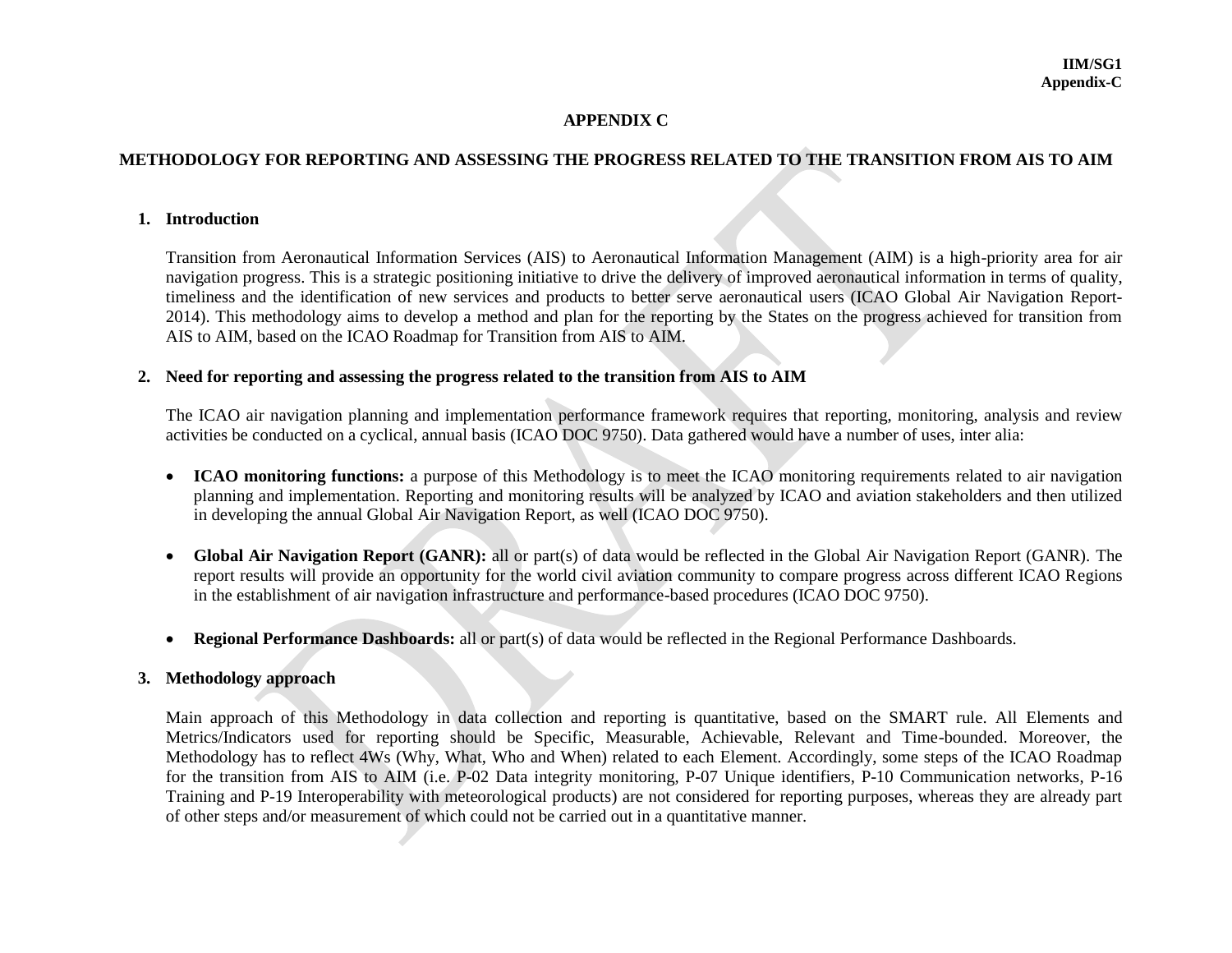#### **4. Data collection strategy**

In order to avoid confusion using numerous reporting forms for data collection from States, the data collection intended by this Methodology would be carried out through current data collection tools (i.e. eANP Tables, etc.). Special excel sheets in support of the collection of data may be used, if needed

#### **5. Structure of the Methodology Plan**

The structure of the Methodology Plan consists of the following elements:

- 1- Element (Phase/Step/Step No.): refers to the Phase number (1-3), Step and Step number (1-21) of the ICAO Roadmap for transition from AIS to AIM. Some steps of the ICAO Roadmap for the transition from AIS to AIM (i.e. P-02, P-07, P-10, P-16 and P-19) are not considered for reporting purposes, whereas they are already part of other steps and/or measurement of which could not be carried out in a quantitative manner.
- 2- Metric/Indicator: refers to the status of compliance/implementation of step and could be e.g. Non-Compliance (NC), Partially Compliance (PC) or Fully Compliance (FC).
- 3- Source of data (How to collect data): the main tool for the collection of data would be eANP Tables. Special excel sheets in support of the collection of data may be used, if needed.
- 4- Who will collect data: data should be collected by ICAO HQ/ICAO Regional Office.
- 5- When to collect data: data for each report would be collected in December.
- 6- Year of publishing Report: the year, on which the Reports (Global Air Navigation Report & Regional Performance Dashboard) would be published.
- 7- Remarks: any additional information, e.g. in case of status of implementation is PC; list of sub-elements that have been implemented.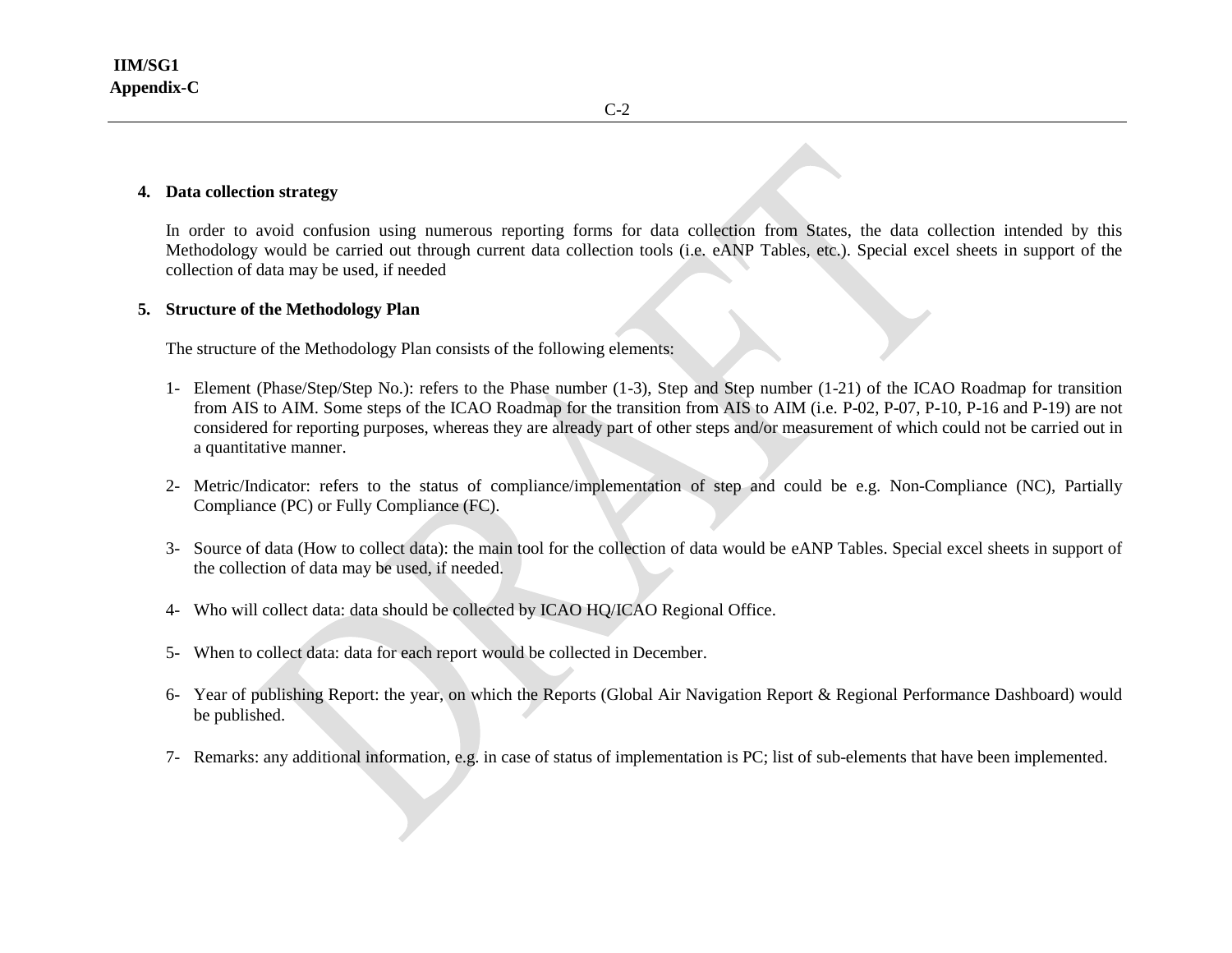# **6. Methodology plan for annual reporting**

| <b>Element</b><br>(Phase/Step/Step No.)               |                  |                                   |                | Metric/<br><b>Indicator</b> | <b>Source of data (How</b><br>to collect data) | <b>Who will collect</b><br>data* | <b>Year of the Report</b> | <b>Remarks</b>                                                                                                      |
|-------------------------------------------------------|------------------|-----------------------------------|----------------|-----------------------------|------------------------------------------------|----------------------------------|---------------------------|---------------------------------------------------------------------------------------------------------------------|
| 1                                                     |                  |                                   | $\overline{2}$ | 3 <sup>2</sup>              | $\overline{\bf{4}}$                            | 5 <sub>1</sub>                   | 6                         |                                                                                                                     |
| <b>Phase 1</b>                                        |                  |                                   |                |                             |                                                |                                  |                           |                                                                                                                     |
| <b>AIRAC</b> adherence                                |                  | $P-03$                            | FC/NC          | eANP                        | 2015<br><b>ICAO HQ/RO</b>                      |                                  |                           |                                                                                                                     |
| WGS-84 implementation                                 |                  | $P-05$                            | FC/PC/NC       | eANP                        | <b>ICAO HQ/RO</b>                              | 2015                             |                           |                                                                                                                     |
| <b>QMS</b>                                            |                  |                                   | $P-17$         | FC/NC                       | eANP                                           | <b>ICAO HQ/RO</b>                | 2015                      |                                                                                                                     |
| Phase 2                                               |                  |                                   |                |                             |                                                |                                  |                           |                                                                                                                     |
| Data quality monitoring                               |                  | $P-01$                            | FI/NI          | <b>TBD</b>                  | <b>TBD</b>                                     | <b>TBD</b>                       |                           |                                                                                                                     |
| Data integrity monitoring                             |                  | $P-02$                            | N/A            | N/A                         | N/A                                            | N/A                              | $N/A$ (Merged in P-01)    |                                                                                                                     |
| Integrated<br>aeronautical<br>information<br>database |                  | AIXM-based<br><b>AIS</b> Database | $P-06$         | FI/NI                       | eANP                                           | <b>ICAO HQ/RO</b>                | 2015                      | <b>Structured Aeronautical Information</b><br>Database with digital exchange<br>capabilities (e.g. AIXM)<br>Ongoing |
|                                                       |                  | Implementation<br>of IAID         |                | <b>FI/PI/NI</b>             | <b>TBD</b>                                     | <b>TBD</b>                       | <b>TBD</b>                | In case of PC, list name of AI<br>Products of IAID                                                                  |
| Unique identifiers                                    |                  |                                   | $P-07$         | N/A                         | N/A                                            | N/A                              | N/A                       | Linked to P-06                                                                                                      |
| Aeronautical information<br>conceptual model          |                  | $P-08$                            | N/A            | N/A                         | N/A                                            | N/A                              | Linked to P-06            |                                                                                                                     |
| Electronic AIP                                        |                  | $P-11$                            | FI/NI          | eANP                        | <b>ICAO HQ/RO</b>                              | 2015                             | Ongoing-2015              |                                                                                                                     |
|                                                       | Area 1<br>Area 4 |                                   | $P-13$         | FC/NC                       | eANP                                           | <b>ICAO HQ/RO</b>                | 2015                      | Ongoing-2015                                                                                                        |
| Terrain                                               |                  |                                   | $P-13$         | FC/PC/NC                    | eANP                                           | <b>ICAO HQ/RO</b>                | 2015                      | In case of PC, list name of ADs<br>Ongoing-2015                                                                     |
|                                                       | Area 2a          |                                   | $P-13$         | FC/PC/NC                    | eANP                                           | <b>ICAO HQ/RO</b>                | 2016                      | In case of PC, list name of ADs                                                                                     |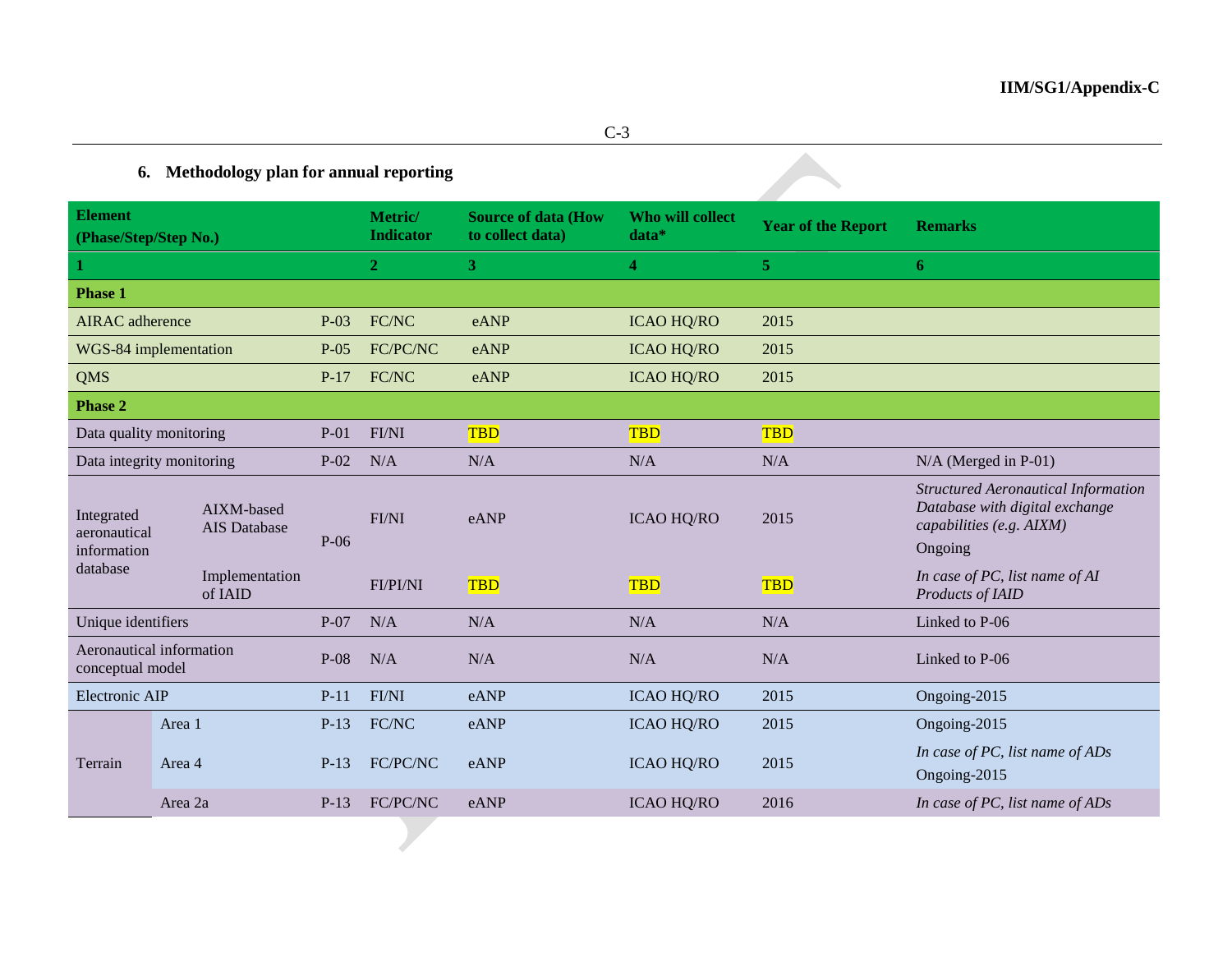## **IIM/SG1 Appendix-C**

C-4

| <b>Element</b><br>(Phase/Step/Step No.) |                                                                                                                                                                                              |                            | Metric/<br><b>Indicator</b> | <b>Source of data (How</b><br>to collect data) | Who will collect<br>data* | <b>Year of the Report</b>                                     | <b>Remarks</b>                                  |
|-----------------------------------------|----------------------------------------------------------------------------------------------------------------------------------------------------------------------------------------------|----------------------------|-----------------------------|------------------------------------------------|---------------------------|---------------------------------------------------------------|-------------------------------------------------|
|                                         |                                                                                                                                                                                              |                            | 2 <sub>1</sub>              | 3 <sup>1</sup>                                 | $\overline{4}$            | 5 <sup>1</sup>                                                | 6                                               |
|                                         | Take-off flight path<br>area                                                                                                                                                                 | $P-13$                     | FC/PC/NC                    | eANP                                           | <b>ICAO HQ/RO</b>         | 2016                                                          | In case of PC, list name of ADs                 |
|                                         | An area bounded by<br>the lateral extent of the<br>aerodrome obstacle<br>limitation surfaces                                                                                                 | $P-13$                     | FC/PC/NC                    | eANP                                           | <b>ICAO HQ/RO</b>         | 2016                                                          | In case of PC, list name of ADs                 |
|                                         | Area 1                                                                                                                                                                                       | $P-14$                     | FC/NC                       | eANP                                           | <b>ICAO HQ/RO</b>         | 2015                                                          | Ongoing-2015                                    |
| Obstacles                               | Area 4                                                                                                                                                                                       | FC/PC/NC<br>eANP<br>$P-14$ |                             |                                                | <b>ICAO HQ/RO</b>         | 2015                                                          | In case of PC, list name of ADs<br>Ongoing-2015 |
|                                         | Area 2a                                                                                                                                                                                      | $P-14$                     | FC/PC/NC                    | eANP                                           | <b>ICAO HQ/RO</b>         | 2016                                                          | In case of PC, list name of ADs                 |
|                                         | objects in the take-off<br>flight path area which<br>project above a plane<br>surface having a 1.2<br>per cent slope and<br>having a common<br>origin with the take-<br>off flight path area | $P-14$                     | FC/PC/NC                    | eANP                                           | <b>ICAO HQ/RO</b>         | 2016                                                          | In case of PC, list name of ADs                 |
|                                         | penetrations of the<br>aerodrome obstacle<br>limitation surfaces                                                                                                                             | $P-14$                     | FC/PC/NC                    | eANP                                           | <b>ICAO HQ/RO</b>         | 2016                                                          | In case of PC, list name of ADs                 |
| Aerodrome mapping<br>$P-15$             |                                                                                                                                                                                              | <b>FI/PI/NI</b>            | <b>TBD</b>                  | <b>TBD</b>                                     | <b>TBD</b>                | In case of PC, list name of ADs                               |                                                 |
| Phase 3                                 |                                                                                                                                                                                              |                            |                             |                                                |                           |                                                               |                                                 |
| Aeronautical data exchange<br>$P-09$    |                                                                                                                                                                                              | <b>FI/PI/NI</b>            | <b>TBD</b>                  | <b>TBD</b>                                     | <b>TBD</b>                | In case of PC, list name of Units<br>(Data Originators/Users) |                                                 |
|                                         |                                                                                                                                                                                              |                            |                             |                                                |                           |                                                               |                                                 |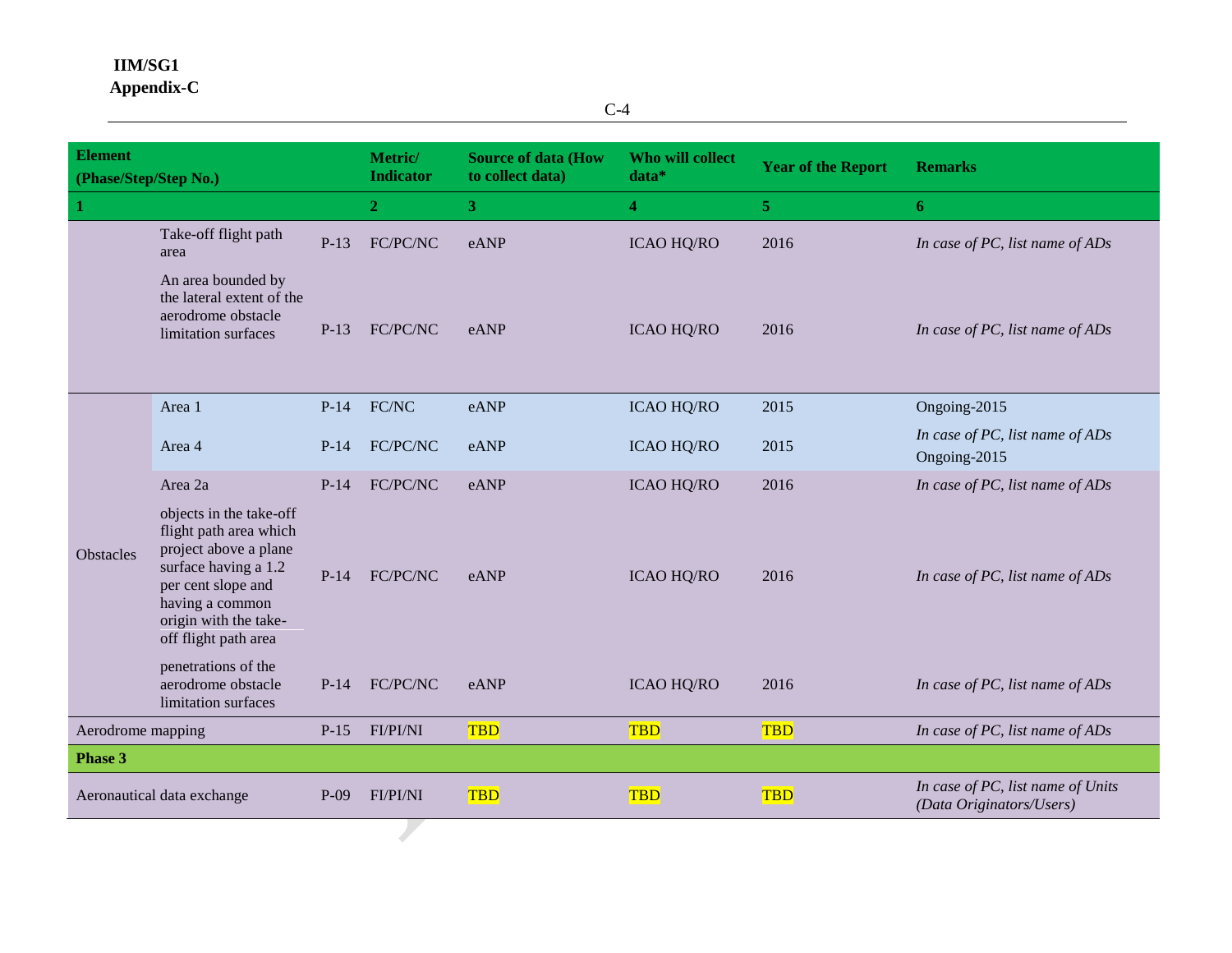| <b>Element</b><br>(Phase/Step/Step No.)          |        | Metric/<br><b>Indicator</b> | <b>Source of data (How</b><br>to collect data) | Who will collect<br>$data*$ | <b>Year of the Report</b> | <b>Remarks</b>                                    |
|--------------------------------------------------|--------|-----------------------------|------------------------------------------------|-----------------------------|---------------------------|---------------------------------------------------|
|                                                  |        | 2                           | 3                                              | 4                           | 5                         | -6                                                |
| Communication networks                           | $P-10$ | N/A                         | N/A                                            | N/A                         | N/A                       | N/A                                               |
| Aeronautical information briefing                | $P-12$ | <b>FI/PI/NI</b>             | <b>TBD</b>                                     | <b>TBD</b>                  | <b>TBD</b>                | In case of PC, list name of ADs                   |
| Training                                         | $P-16$ | N/A                         | N/A                                            | N/A                         | N/A                       | N/A                                               |
| Agreement with data originators                  | $P-18$ | FI/PI/NI                    | eANP                                           | <b>ICAO HQ/RO</b>           | 2016                      | In case of PC, list name of Data<br>Originator(s) |
| Interoperability with meteorological<br>products | $P-19$ | N/A                         | N/A                                            | N/A                         | N/A                       | N/A                                               |
| Electronic aeronautical charts                   | $P-20$ | FI/NI                       | <b>TBD</b>                                     | <b>TBD</b>                  | <b>TBD</b>                |                                                   |
| Digital NOTAM                                    | $P-21$ | FI/NI                       | <b>TBD</b>                                     | <b>TBD</b>                  | <b>TBD</b>                |                                                   |

*FC: Fully Compliant; PC: Partially Compliant; NC: Not Implemented; FI: Fully Implemented; PI: Partially Implemented; NI: Not Compliant; N/A: Not Applicable*

*\* Data collection will be carried out by ICAO Headquarters and Regional Offices.*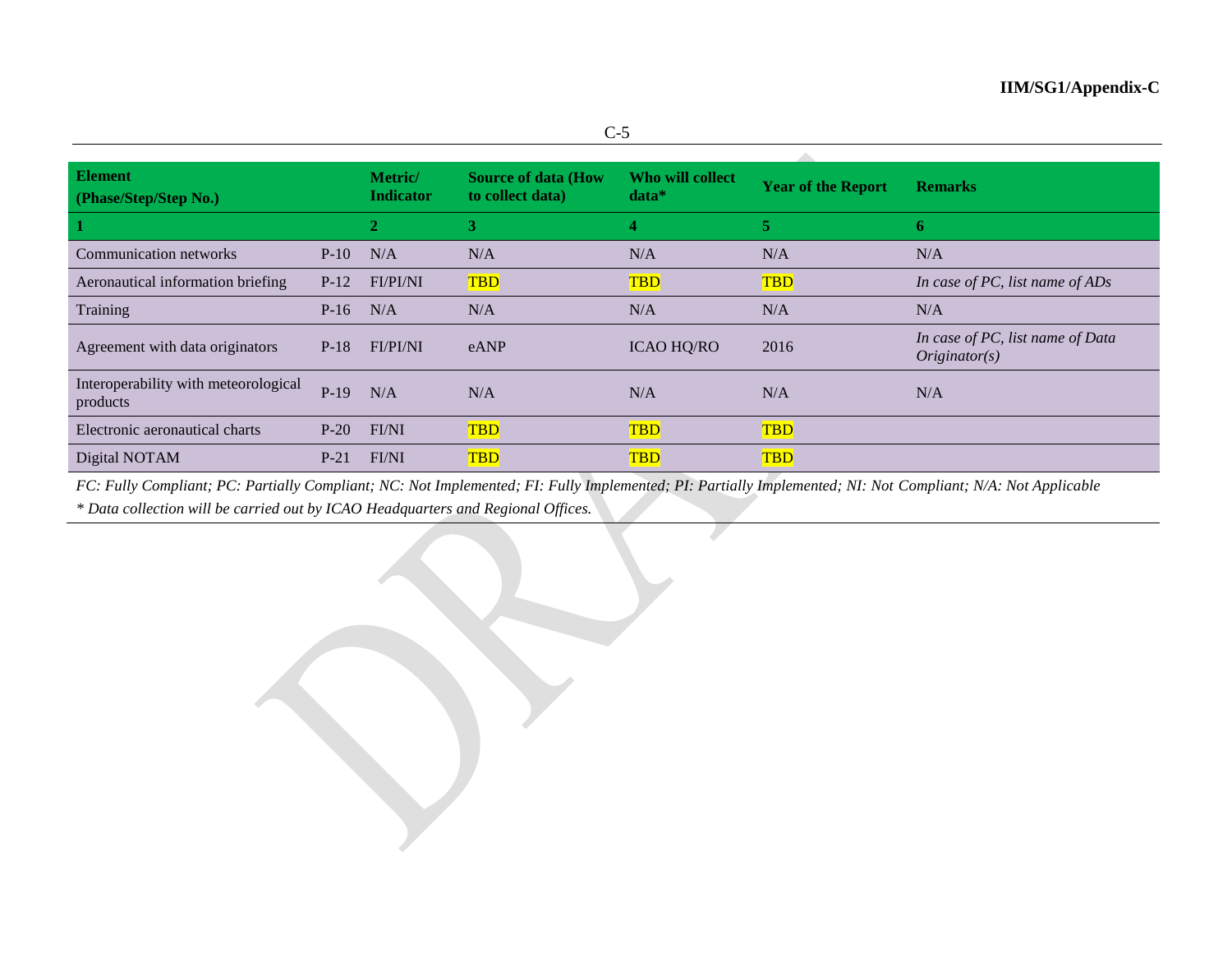| <b>Year of reporting</b> | <b>Element</b>                                                                                                   | <b>Step No.</b>                      | <b>Remarks</b> |
|--------------------------|------------------------------------------------------------------------------------------------------------------|--------------------------------------|----------------|
| 2014                     | <b>AIRAC</b> adherence<br>WGS-84 implementation<br><b>QMS</b>                                                    | $P-03$<br>$P-05$<br>$P-17$           | Completed      |
| 2015                     | <b>AIXM-based AIS Database</b><br>Electronic AIP<br>Terrain (Area 1 and Area 4)<br>Obstacles (Area 1 and Area 4) | $P-06$<br>$P-11$<br>$P-13$<br>$P-14$ | Ongoing        |
| 2016                     | Terrain (Area 2a)<br>Obstacles (Area 2a)<br>Agreement with data originators                                      | $P-13$<br>$P-14$<br>$P-18$           |                |
| $2017 +$                 | <b>TBD</b>                                                                                                       | <b>TBD</b>                           |                |

### **8. Finalization/Compliance Criteria**

The Criteria by which finalization and compliance with the Metric (Step) can be realized.

| <b>Element</b> (Step)          | Finalization criteria or Implementation/Compliance Criteria<br>$($ for the 2015-2016 Metrics $)$                                                                                       |
|--------------------------------|----------------------------------------------------------------------------------------------------------------------------------------------------------------------------------------|
| <b>AIXM-based AIS Database</b> | National aeronautical data and information is stored and maintained in AIXM-based AIS<br>database.                                                                                     |
| Electronic AIP                 | National AIP GEN 3.1.3 'Aeronautical publications' provides information about the<br>availability of the National AIP in electronic format (eAIP)                                      |
| Terrain Dataset Area 1         | National AIP GEN 3.1.6 'Electronic terrain and obstacle' provides information on how the<br>dataset can be obtained                                                                    |
| Terrain Dataset Area 4         | National AIP GEN 3.1.6 'Electronic terrain and obstacle 'provides information on how the<br>dataset for specific CAT II/III RWY can be obtained. States should indicate in remarks the |